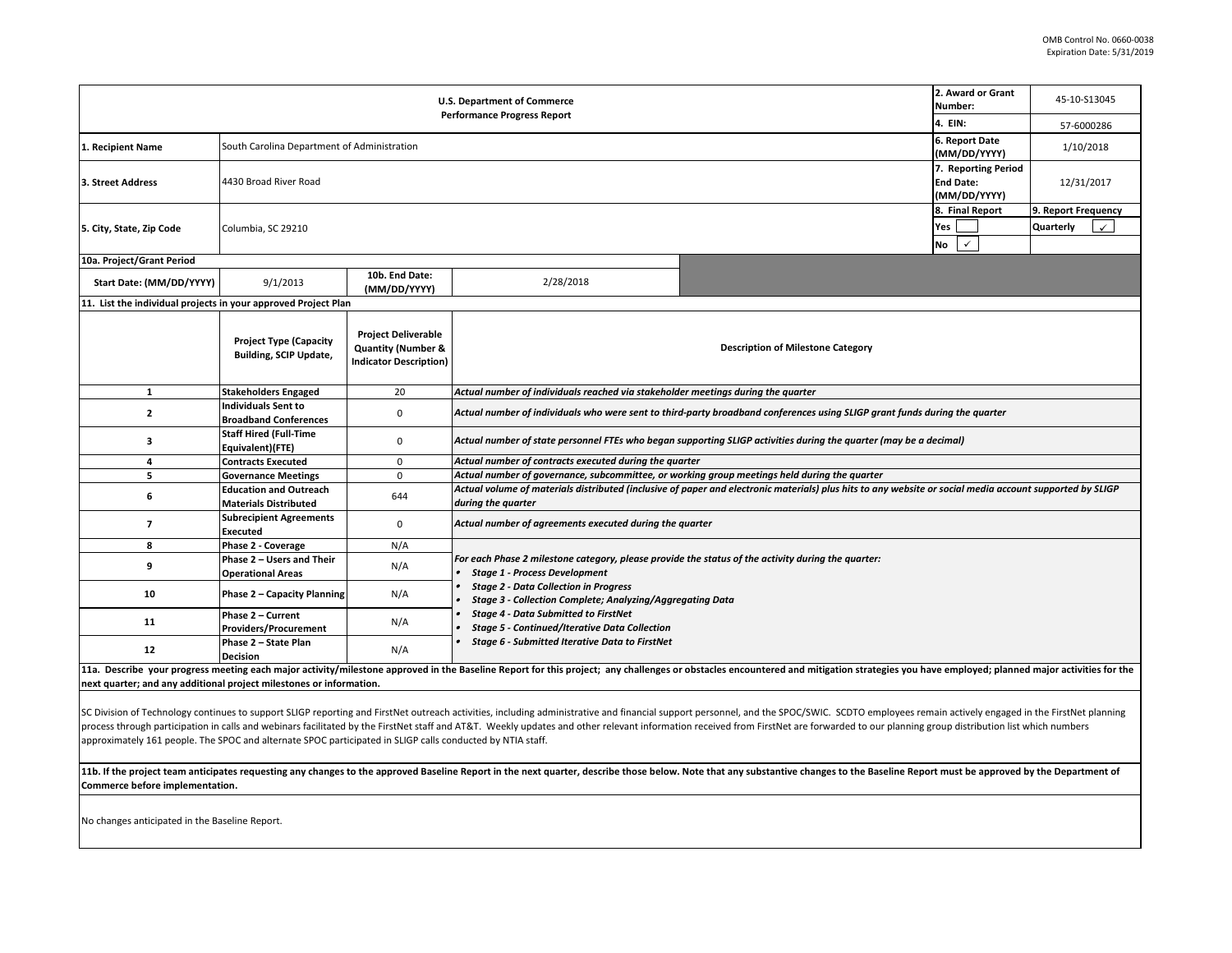**11c. Provide any other information that would be useful to NTIA as it assesses this project's progress.** 

Our work this quarter focused on remaining plugged into workshops, webinars and conference calls. We remain actively engaged with Federal, state and local organizations and associations including FirstNet, NTIA, NASCIO, NA NCSWIC and Region IV RECCWG. Our weekly email distribution of FirstNet activities includes representatives from all of South Carolina's public safety disciplines associations and their respective state agencies.

## **11d. Describe any success stories or best practices you have identified. Please be as specific as possible.**

No success stories or best practices were identified in Quarter 18.

## **12. Personnel**

## **12a. If the project is not fully staffed, describe how any lack of staffing may impact the project's time line and when the project will be fully staffed.**

The project is not fully staffed, and is currently being assisted by the personnel identified in item #12b. We don't anticipate any changes to the project's timeline.

| 12b. Staffing Table - Please include all staff that have contributed time to the project. Please do not remove individuals from this table. |                            |  |                                                                                                                                     |                      |                               |                   |                 |                                         |                                          |
|---------------------------------------------------------------------------------------------------------------------------------------------|----------------------------|--|-------------------------------------------------------------------------------------------------------------------------------------|----------------------|-------------------------------|-------------------|-----------------|-----------------------------------------|------------------------------------------|
| <b>Job Title</b>                                                                                                                            | FTE%                       |  | Project (s) Assigned                                                                                                                |                      |                               |                   |                 | Change                                  |                                          |
| SWIC / SPOC                                                                                                                                 | 0.5                        |  | Provide oversight of all SLIGP project activities                                                                                   |                      |                               |                   |                 | No change                               |                                          |
| <b>Administrative Assistant</b>                                                                                                             | 0.5                        |  | Provide administrative support for grant management, governance meetings, and outreach activities                                   |                      |                               |                   |                 | No change                               |                                          |
| <b>Finance Assistant</b>                                                                                                                    | 0.25                       |  | Provide support for budget management, procurement, and processing invoices                                                         |                      |                               |                   |                 | No change                               |                                          |
| Alternate SPOC                                                                                                                              | 0.25                       |  | Provide additional oversight of all SLIGP project activities. (Prexisting staffing but revised PPR as a result of NTIA site visit.) |                      |                               |                   |                 |                                         | No change                                |
|                                                                                                                                             |                            |  |                                                                                                                                     |                      |                               |                   |                 |                                         |                                          |
| 13. Subcontracts (Vendors and/or Subrecipients)                                                                                             |                            |  |                                                                                                                                     |                      |                               |                   |                 |                                         |                                          |
| 13a. Subcontracts Table – Include all subcontractors. The totals from this table must equal the "Subcontracts Total" in Question 14f.       |                            |  |                                                                                                                                     |                      |                               |                   |                 |                                         |                                          |
| Name                                                                                                                                        | <b>Subcontract Purpose</b> |  | Type (Vendor/Subrec.)                                                                                                               | RFP/RFQ Issued (Y/N) | Contract<br>Executed<br>(Y/N) | <b>Start Date</b> | <b>End Date</b> | <b>Total Federal Funds</b><br>Allocated | <b>Total Matching Funds</b><br>Allocated |
| N/A                                                                                                                                         | N/A                        |  | N/A                                                                                                                                 | N                    | N                             | N/A               | N/A             | \$0.00                                  | \$0.00                                   |
| N/A                                                                                                                                         | N/A                        |  | N/A                                                                                                                                 | N                    | N                             | N/A               | N/A             | \$0.00                                  | \$0.00                                   |
| N/A                                                                                                                                         | N/A                        |  | N/A                                                                                                                                 | N                    | N                             | N/A               | N/A             | \$0.00                                  | \$0.00                                   |
| N/A                                                                                                                                         | N/A                        |  | N/A                                                                                                                                 | N                    | N                             | N/A               | N/A             | \$0.00                                  | \$0.00                                   |
| 13b. Describe any challenges encountered with vendors and/or subrecipients.                                                                 |                            |  |                                                                                                                                     |                      |                               |                   |                 |                                         |                                          |
| N/A. No vendors and/or sub-recipients are currently part of the FirstNet implementation planning process in South Carolina.                 |                            |  |                                                                                                                                     |                      |                               |                   |                 |                                         |                                          |